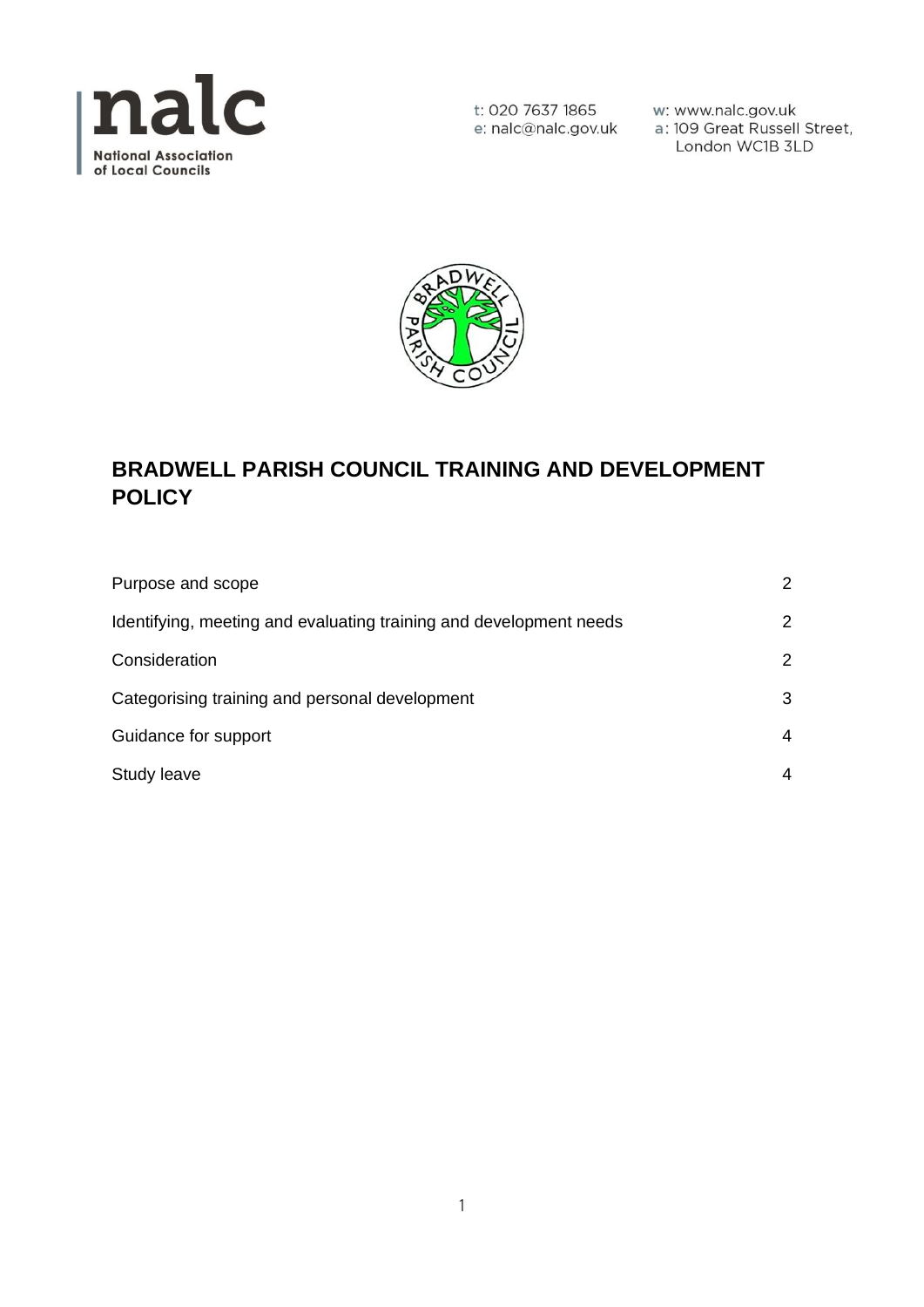

t: 020 7637 1865

w: www.nalc.gov.uk London WC1B 3LD

## **Purpose and scope**

This purpose of this policy is to set out the Council's position on the provision of training and development opportunities for staff. It applies to all staff whether full or part time, temporary or fixed term.

#### **Identifying, Meeting and Evaluating Training and Development Needs**

Training and development needs will be identified from a variety of sources:

- Induction and probationary periods
- One-to-ones
- Appraisal
- Workforce planning
- Team meetings
- Annual plan
- Change processes

In addition, the council will encourage staff to identify their own learning styles and will seek to provide a wide variety of learning and training methods, including:

- Attendance at conferences, seminars and short courses
- Online training
- Internal coaching
- Shared in-house learning resources (books, journals, DVDs etc.)
- In house training
- Work shadowing
- Time for self-directed research and learning

#### **Consideration**

A number of factors will be taken into account when assessing a request from an individual. This policy provides one element of the decision-making process. Other factors will include availability of finance and the individual's employment record.

In order to ensure that the council is able to consistently evaluate requests, training and development opportunities have been organised into three categories according to the degree of importance each intervention has for different roles.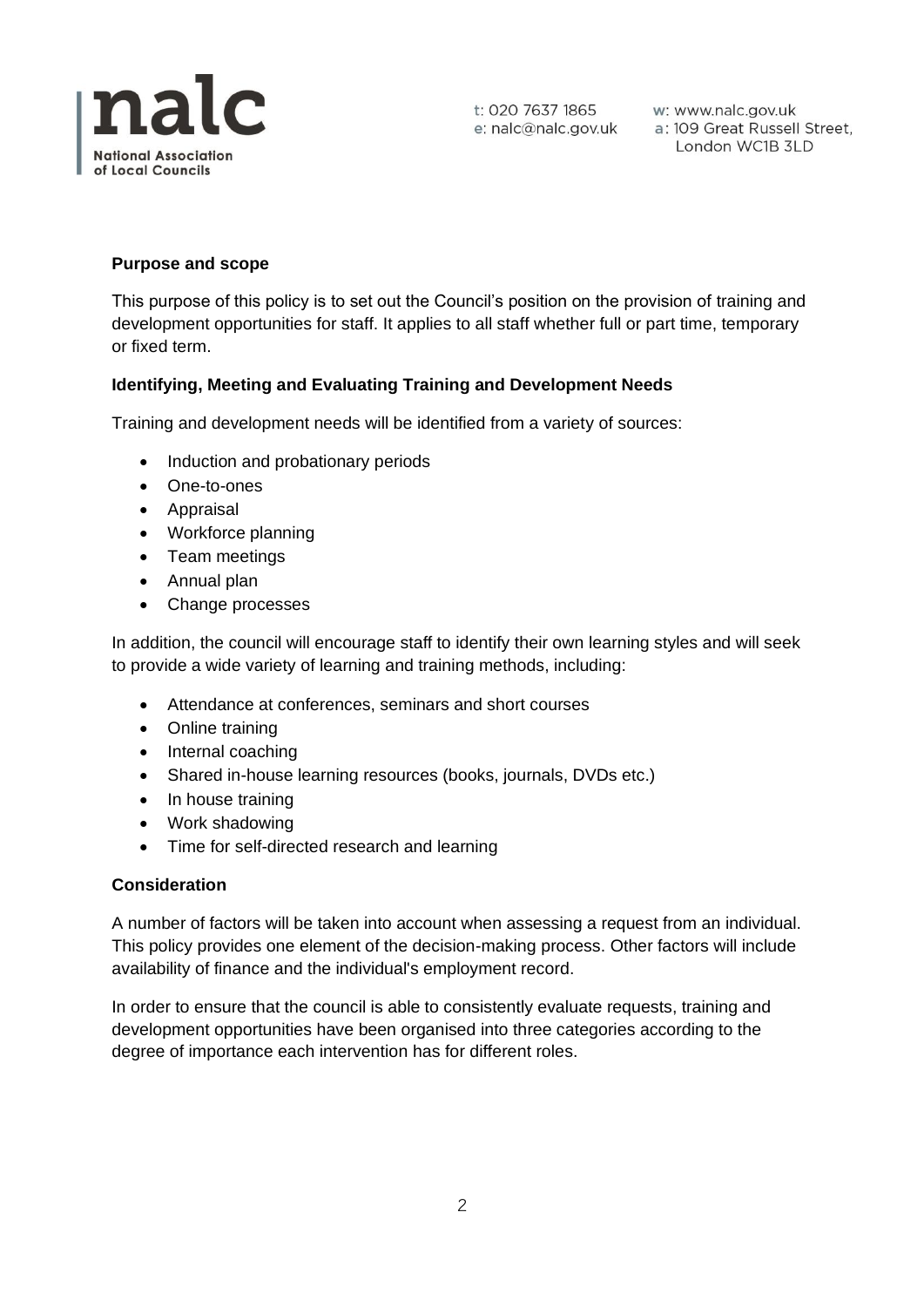

w: www.nalc.gov.uk a: 109 Great Russell Street, London WC1B 3LD

## **Categorising training and personal development**

The three categories are as follows:

1. Mandatory

Mandatory training is legally required for the post-holder, or a qualification deemed to be so fundamental to the role, that the council makes it a mandatory requirement. Any mandatory training or qualifications are to be stated on the job description. For mandatory qualifications, it is unlikely that an applicant would be recruited without having previously attained the qualification. Where a qualification becomes mandatory for the role, the council will provide reasonable assistance for the employee to attain the qualification (see the section on Guidance for Support below).

Some mandatory training may be specific to a particular job role whilst other training may be a generic requirement. Examples of mandatory training include:

### Generic training

- Health and Safety (Personal Safety, Manual handling, Display Screen equipment)
- [Food hygiene
- Data Protection]
- 2. Desirable

Desirable training is not legally required for the post, but it is directly relevant to the individual's job. Any desirable training or qualifications are to be stated on the job description.

For desirable qualifications or training, an individual may be recruited without having previously attained the qualification or undergone the training but may be expected to attain the qualification within a defined period of time. The need for training may also be identified through one-to-one meetings or annual appraisals. A desirable qualification is likely to enhance the skills and reputation of the council. Examples may include:

#### Job specific

- [Certificate in Local Council Administration (CiLCA)
- Cemetery Legal Compliance
- Microsoft Excel]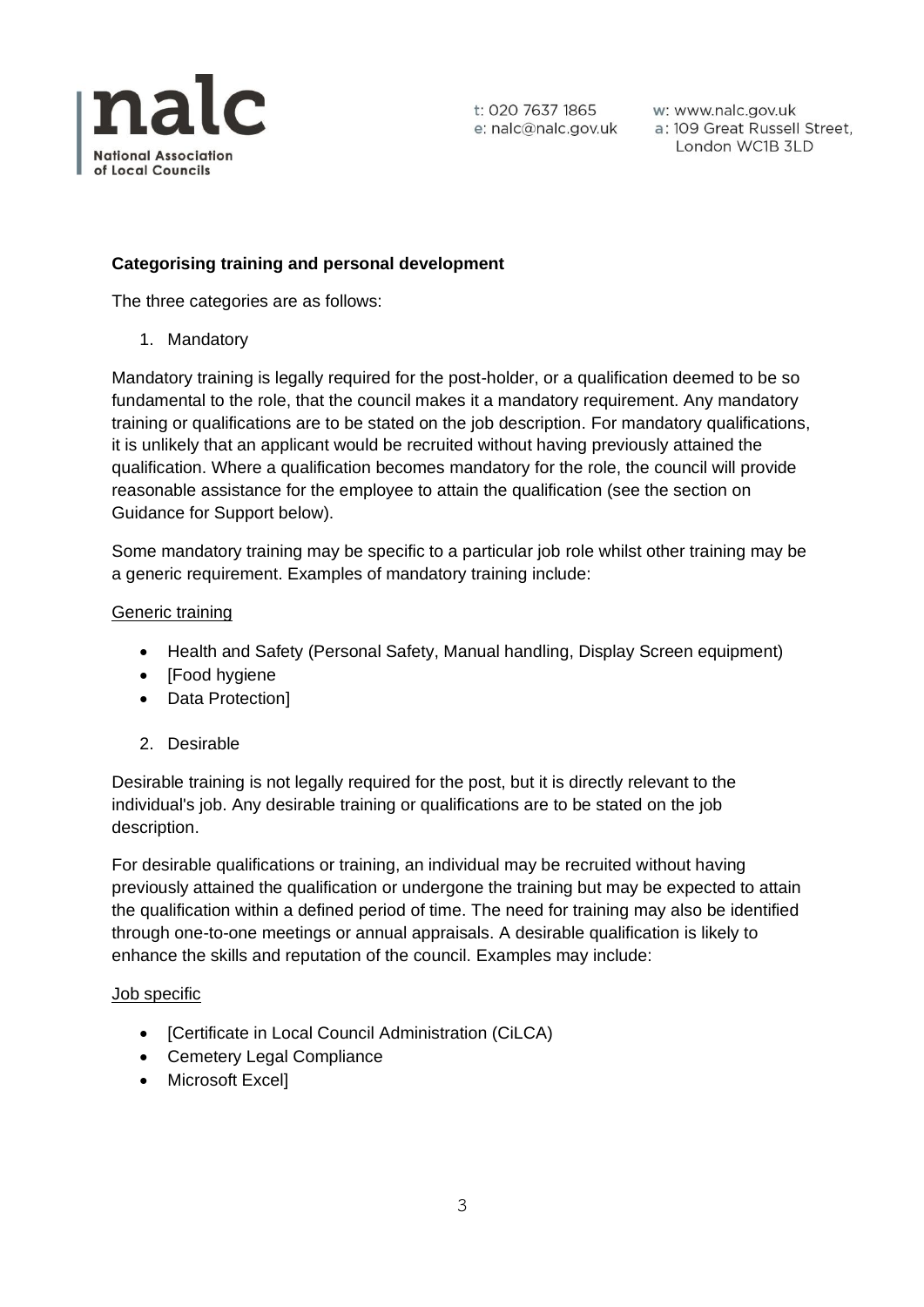

w: www.nalc.gov.uk a: 109 Great Russell Street, London WC1B 3LD

3. Optional

An optional qualification or optional training may not be directly linked to the individual's current job. Optional training or development is generally more beneficial to the individual's career than it is for the council.

Personal development aimed at developing the skills or knowledge of an individual in order to provide a successor for an existing job is deemed to be optional. However, depending on the circumstances, training for succession may be 'desirable'.

#### Job specific

- [Community Governance
- Town Planning Technical Support Level 3 Diploma]

#### **Guidance for support**

Support for qualifications, training and personal development can include [financial assistance towards the cost of tuition, examinations and resource materials in addition to half/day release and time off for study leave and taking the examination]. Any financial and non-financial support to training and development is entirely at the discretion of the council.

[Any financial support in excess of [£350], including the offer of a loan, will always be conditional upon the employee's agreement to either a full or partial repayment of the financial support provided. The council reserves the right to reclaim financial support where the employee;

- Leaves the council during the duration of the course, or up-to 1 year following completion of the course.
- Fails to complete the training
- Fails to attend training without good reason]

#### **Study leave**

Where individuals require study leave to undertake mandatory training, they will be able to take all the leave within normal working hours.

[Where individuals require study leave to undertake study which is not mandatory but part of the individual's formal continuous professional development, the council will contribute up to 50% of study leave time, to a maximum of 3 days per annum.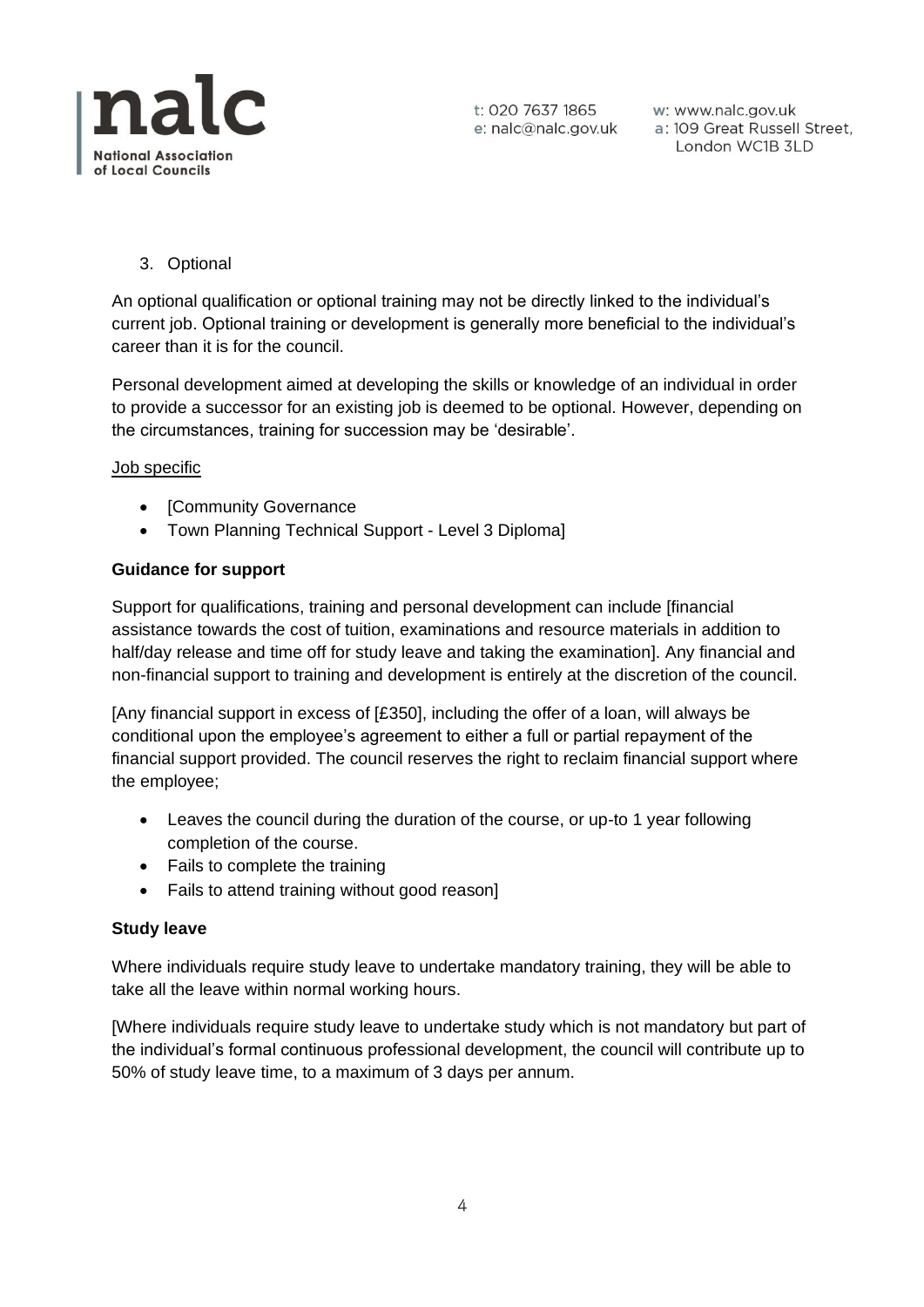

w: www.nalc.gov.uk a: 109 Great Russell Street, London WC1B 3LD

Where individuals require study leave to undertake training which is not mandatory but part of the individual's desire for career development, the council will contribute up to 3 days study leave per annum for courses which are directly related to the individual's role.

Time off for study leave must be approved in advance. To make a request the individual is asked to write to the Clerk (or Chairman of the Council), setting out the details of the course of study, how it relates to their work, and the time being requested.]

No study leave will be granted where individuals undertake study which is not required for their role, or not directly related to their role. However, the Clerk (or Chairman of the Council) will consider requests for flexible working to allow the study to take place, as long as the needs of the council can be met.

This is a non-contractual procedure which will be reviewed from time to time.

Date of policy: 09 May 2022

— policy ends here —

#### **Notes**

1. Green Book terms

If the council adopts Green Book terms and conditions of employment, staff attending or undertaking required training are entitled to payment of normal earnings; all prescribed fees and other relevant expenses arising. Employees are also entitled to paid leave for the purpose of sitting for required examinations. When attending training courses outside contracted daily hours, part-time employees should be paid on the same basis as fulltime employees.

2. "Being a good employer – a guide for parish and town councillors".

The "Being a good employer guide" provides comprehensive advice and guidance around training and development, including what a policy might contain; identifying training needs, as well as information and guidance on appraisal.

#### **Guidance**

Where there is text in [square brackets] this part may be updated or be deleted if not relevant. An alternative option may have been provided.